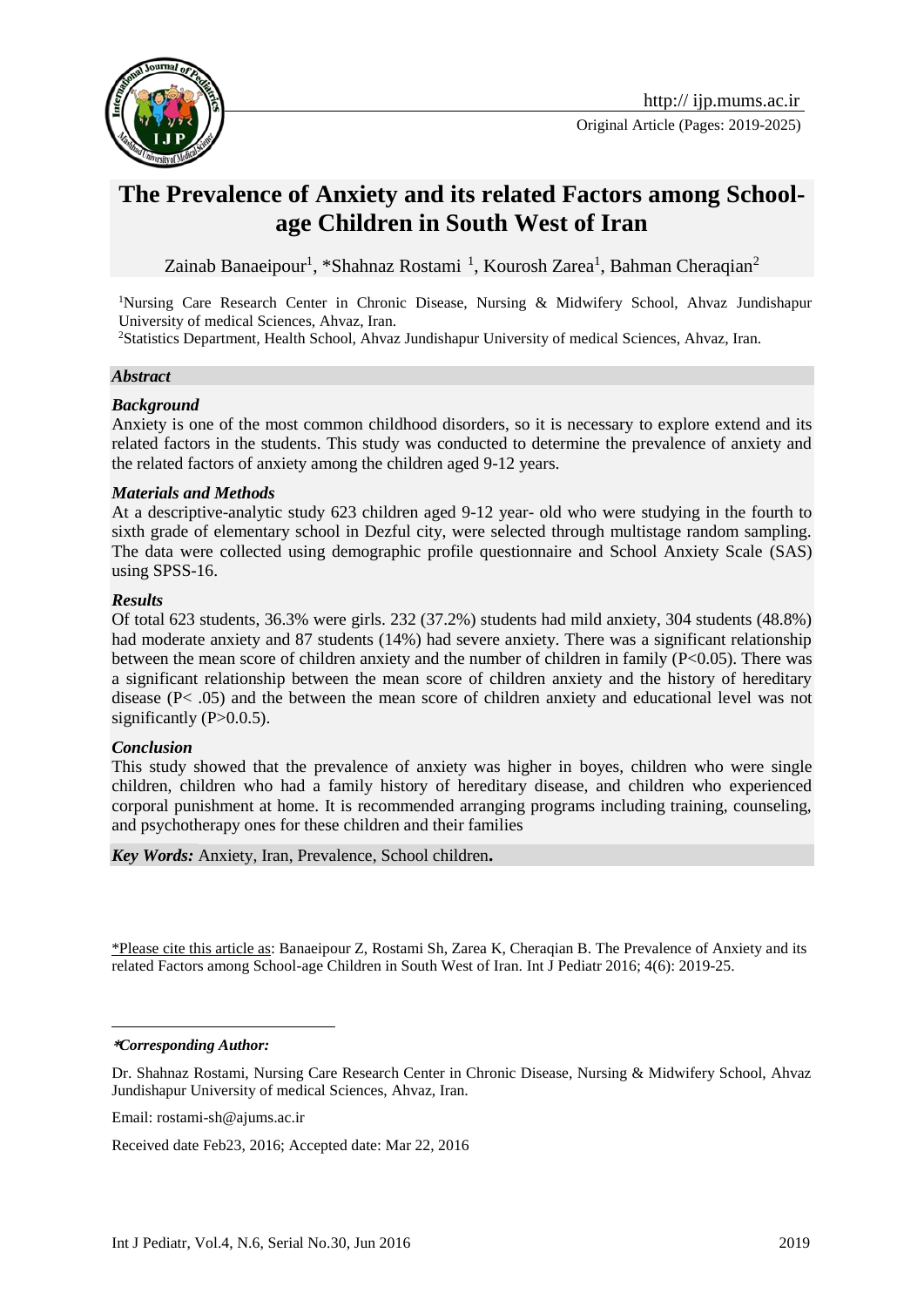# **1- INTRODUCTION**

 Children are large reserves of human capital and one of the most valuable sources and wealth funds of a society. As we strive for their health and proper growth, we will guarantee the future of a healthy nation and society. According to the statistics published by Iran center of census in 2011, the population of children aged 9-12 years was 4,464,123. The high population of school children multiplies the importance of caring for their physical, psychological, and social health (1-4).

Any changes in living conditions or diseases can endanger children's health; thus, changes may result in their unusual and unbalanced mode. Therefore, in order to prevent the occurrence of problems in children, they should be considered as individuals with physical, psychological, and social needs (1, 4).

Anxiety is one of the most common childhood disorders (6, 7). The prevalence of anxiety during the lifetime has been estimated to be about 29 percent and the average age of its onset is 11 years (7). Studies have shown various statistics about the prevalence of this disorder. The statistics of the prevalence of anxiety in children has been reported as 7% and in some studies up to 15% (4, 6). According to some other studies, about 10% to 20% of children are facing one of the diagnostic criteria of anxiety disorder so that their normal life trend and their daily functions have been disrupted (6, 8).

Although a certain amount of anxiety is necessary to perform daily activities, if it exceeds the normal extent it will create a barrier to get things done. There are different types of anxiety one of which is school anxiety. It is an unpleasant emotional state that is associated with distress and perturbation, is formed under situational factors and features, and its major source is fear of failure and lack of confidence (10). School anxiety includes test anxiety, fear of self-expression, physiological responses, and lack of confidence. The tension and stress students experience in school are the common signs of school anxiety which is the main problem of students. Another sign is usually refusing to go to school (10).

Anxiety can have negative consequences leading to physiological and behavioral symptoms in children, including changes in behavior and being capricious, mood changes, refusing to go to school, sleep problems, irritability, difficulty in concentrating, fatigue, complaining of stomachache and headache (6,16).

Some studies show that children's fear and panic will continue during their adulthood and may become more serious (1, 13). Since nurses have different roles in the area of health particularly school health and due to the anxiety is a common problem among the school-age children, by relying on their knowledge and experiences and enjoying the high probability of communication with children, nurses have a valuable role in reducing anxiety in children (18), which is associated with identifying its prevalence and effective factors. Given the importance of identifying the factors influencing children anxiety, and with regard to the cultural context of Dezful - Iran, and lack of any study on the factors associated with anxiety in school age children the current study was carried out to determine the prevalence of anxiety in school-age children and its related factors the factors associated with in 2015.

# **2- MATERIALS AND METHODS**

# **2-1. Study design and population**

 At a descriptive-analytical study, the research population included all male and female children (9-12 years old) studying in the fourth to sixth grades of elementary school in Dezful city, South West of Iran. Amongst them, 623 children were selected through multi-stage random sampling. In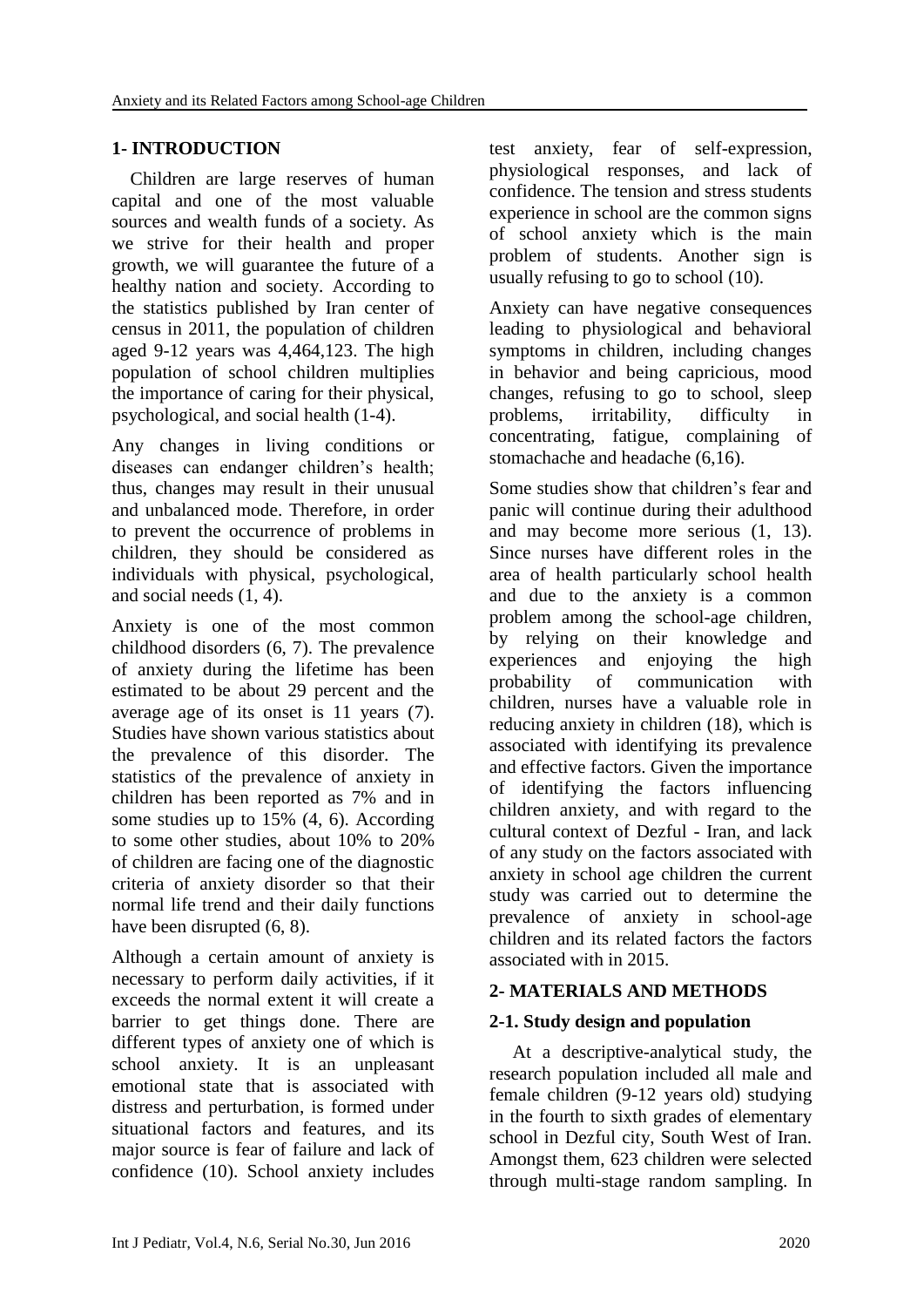the first phase of sampling, 185 elementary schools in Dezful were divided into two groups of boys' school and girls' school. 18 schools including 9 boys' schools and 9 girls' schools were selected out of 185 schools through clustering. Then, all classes in three grades of four, five, and six were selected and finally one-third of students of each class were selected as the sample through systematic random sampling. The research samples were selected in about one month since April 2014 to May 2015 from the public schools and private schools.

# **2-2. Measuring tools**

Data collection materials in this study included both the demographic information questionnaire, which provided information on the participants' gender, age, educational level, etc., and Phillips' School Anxiety Scale (SAS) to assess children's anxiety (12).

The demographic information questionnaire included 9 questions which respectively evaluated age, gender, educational level, number of siblings, children's family history of hereditary diseases, children's living status (i.e., whether living with their parents or not), school truancy, children's experience of corporal punishment at home, and school performance based on grade point average. The School Anxiety Scale (SAS) was designed by Philips in 1978 to quantify students' school anxiety. The questionnaire contains 74 questions and measures four scales in students including: fear of assertiveness and self-expression, test anxiety, lack of confidence in dealing with others and meeting their expectations, and physiological responses related to individuals' low tolerance towards stress (11). Abolma'aly et al. in a research entitled "Stabilization, validation, and standardization of test anxiety scale" reduced the number of questions to 52. Therefore, the questionnaire used in this study was the abridged form of Philips'

SAS which contained 52 questions with three possible answers of "Yes, Sometimes, or No". Students received 3 points for every *Yes* response, 2 points for *Sometimes* and 1 point for *No* and the total score was obtained through the sum of the points. The cut-off point of anxiety was 52, so scores above it indicated greater anxiety. The scores obtained from the SAS were analyzed as follows:

- The scores between 52 and 85, indicated mild school anxiety in students.
- The scores between 85 and 120, indicated moderate school anxiety in students.
- The scores above 120 indicated severe school anxiety in students (12).

In the research conducted by Miri and Akbari (2007), the reliability of the questionnaire had been reported as 0.86 using Cronbach's alpha coefficient (19). Abazari (2010) showed in their research that this questionnaire had sufficient reliability and validity (20).

# **2-3. Methods**

The research was conducted after the approval of the research deputy and the ethics committee of Ahvaz Jundishapur University of Medical Sciences (ID number: IR.ajums.rec.1394.194) and after getting verbal consent of the children and written consent of the parents and explaining the objectives of the study to them and keeping their rights such as privacy and the right to withdraw from the study and not imposing any cost to them. After determining the sample size based on the family relationship formula, inclusive criteria were specified for parents such as the consent to participate in the study, residence in the city of Dezful, not having mental retardation, being literate and able to speak Persian, and also for children including the minimum age of 9 and the maximum age of 12 years and the consent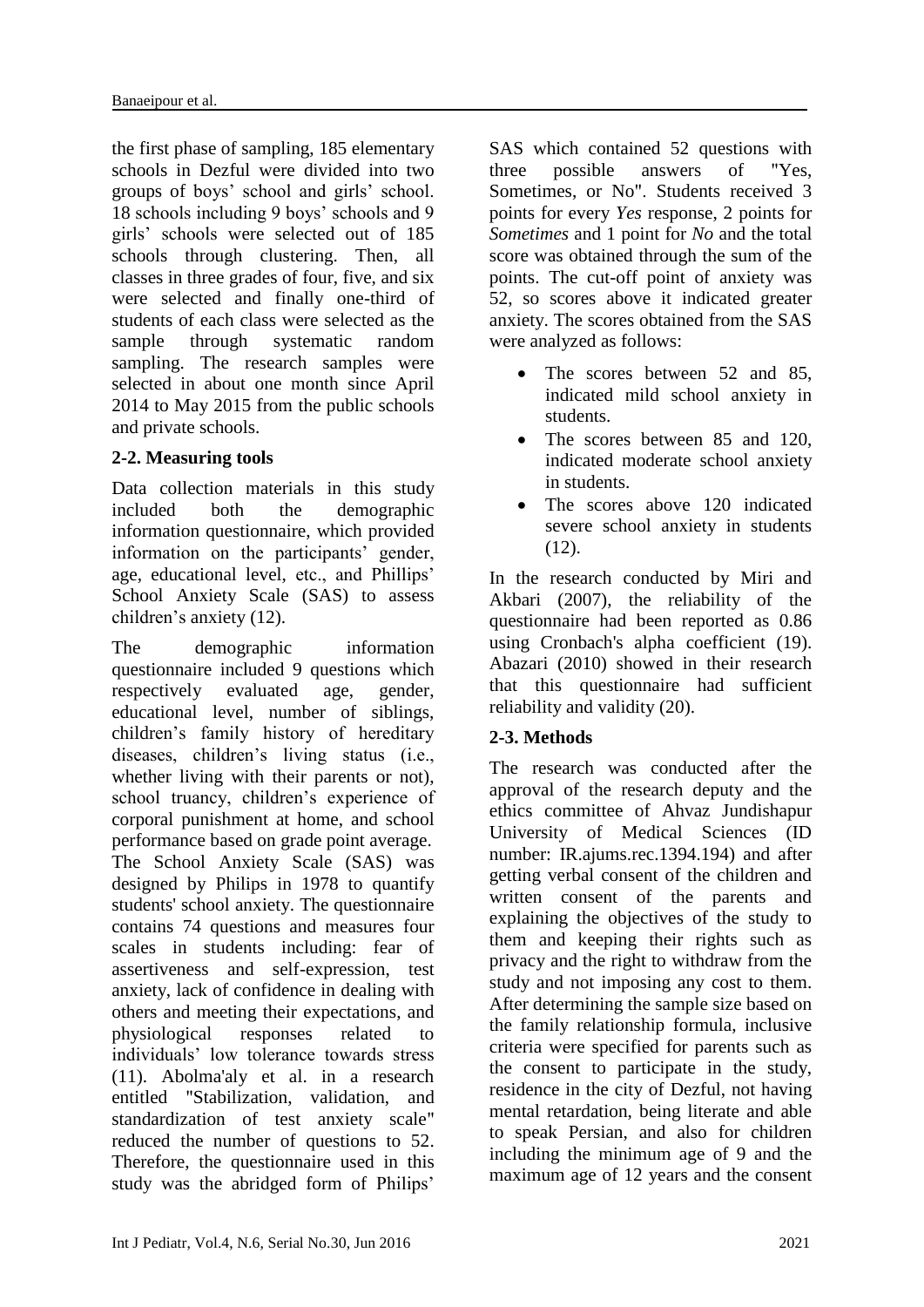to participate in the study. The samples were selected using multi-stage random sampling. The materials used in the study included both the demographic information questionnaire and Philips' School Anxiety Scale (SAS) which were read to children with the help of parents and completed by the children to examine children's anxiety.

# **3- RESULTS**

 The results showed that of total 623 students, 112 (18%) were aged 9-10 years, 255 (40.9%) were aged 10-11 years, and  $256(41.1\%)$  of the students were aged 11-12 years. In the selected sample, 226 (36.3%) were female. 286(45.9%) were in the fourth grade, 158 (25.4%) were in the fifth grade, and 179 (28.7%) of students were in the sixth grade of elementary school.

128 students were single child; 19 (3%) students had the family history of hereditary diseases; 158 (20.5%) students had a history of school truancy; 77 (12.4%) students had an experience of corporal punishment at home and 423 (67.9%) students had very excellent Grade point averages (GPAs).

**Table.1** shows the relative frequency and percentage frequency of students with different age groups, gender, and number of children in families. This table shows most of the students are in the age group of 10-11 years. Moreover, most of the samples are male and most children live with one sibling.

As it is depicted in the **(Table.2)**, most of the students had moderate level of anxiety. To compare the mean of children's anxiety scores with their gender *t*-test results show that there was a significant relationship between these two variables  $(P=0.01)$ ; the anxiety scores in the boys (95.2) was slightly more than the girls  $(92.8)$ . Furthermore, to examine the relationship between the mean score of children's anxiety and their educational level, oneway ANOVA was used, but there was not a significant difference in the anxiety scores of three educational levels (P=0.781). Besides, to examine the relationship between the mean score of children's anxiety and the number of children in family, one-way ANOVA showed that there was a significant relationship between these two variables  $(P=0.002)$ .

According to the results the rate of anxiety in single children was more than those who had sibling(s). Also, to scrutinize the relationship between the mean score of children's anxiety and the family history of hereditary disease, *t*-test showed that there was a significant relationship between these two variables  $(P=0.007)$ ; children with a family history of hereditary diseases obtained a higher anxiety score.

Additionally, to inspect the relationship between the mean score of children's anxiety and living with both parents, *t*-test showed that there wasn't a significant relationship between these two variables (P<0.08); children living with both parents get a lower anxiety score. Likewise, to observe the relationship between the mean score of children's anxiety and the history of school truancy, *t*-test showed that there was no significant relationship between these two variables  $(P=0.011)$ .

To check the relationship between the mean score of children's anxiety and the history of corporal punishment at home, *t*test showed that there was a significant relationship between these two variables (P=0.001); children with a history of corporal punishment at home got a higher anxiety score. Correspondingly, to examine the relationship between the mean score of children's anxiety and their educational performance based on their GPAs, *t*-test showed that there was a significant relationship between these two variables  $(P=0.001)$ ; so, the children with lower GPA got a higher anxiety scores.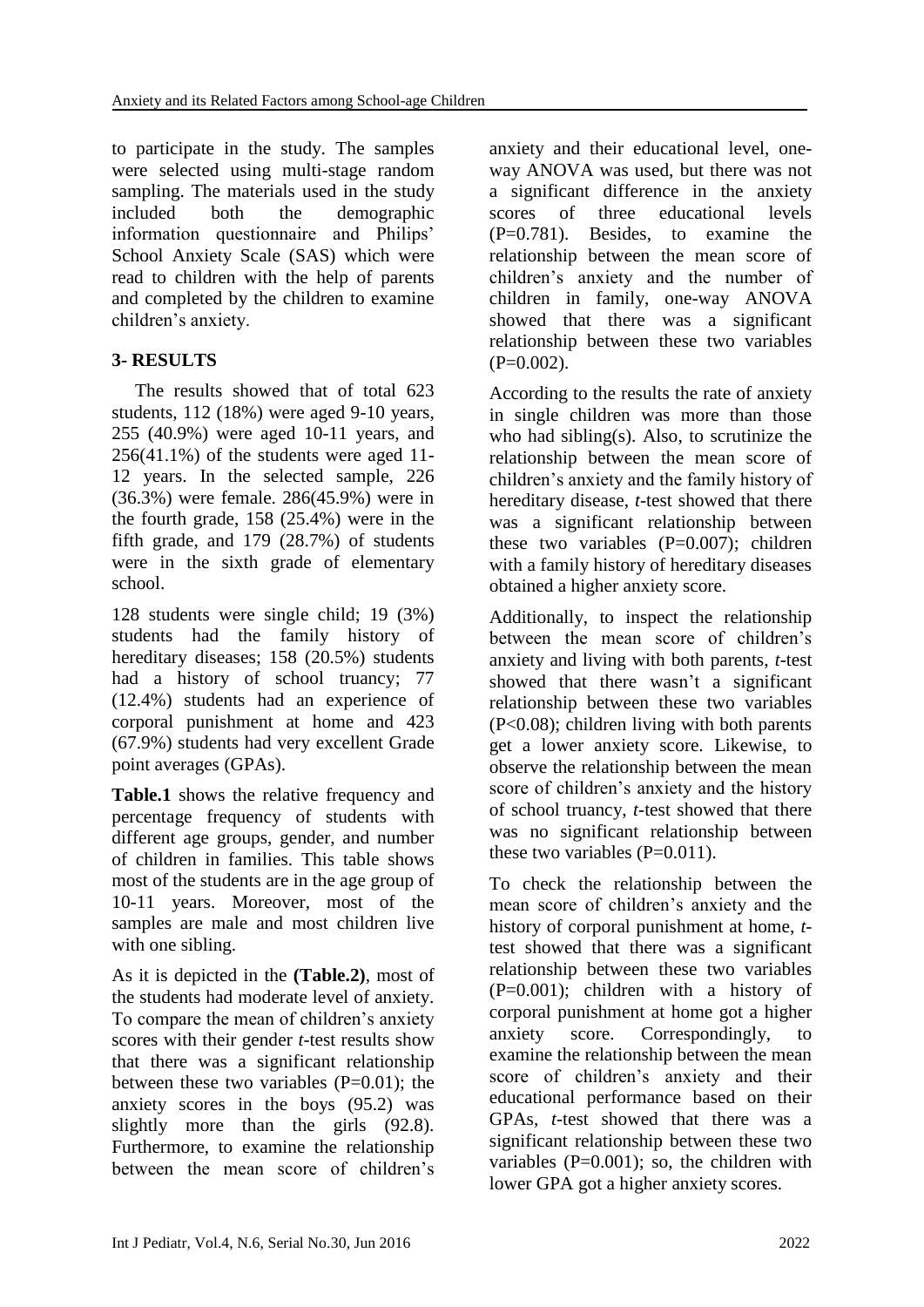| Age group          | Frequency | Percentage |
|--------------------|-----------|------------|
| $9-10$             | 112       | 18         |
| $10 - 11$          | 255       | 40.9       |
| $11 - 12$          | 256       | 41.1       |
| Total              | 623       | 100        |
| Gender             |           |            |
| Female             | 226       | 36.3       |
| Male               | 397       | 63.7       |
| Total              | 623       | 100        |
| Number of children |           |            |
| one                | 128       | 20.5       |
| two                | 273       | 43.8       |
| three              | 160       | 25.7       |
| four               | 35        | 5.6        |
| More than four     | 27        | 4.4        |
| Total              | 623       | 100        |

 **Table 1**: The frequency of factors affecting participants' anxiety

| Level of anxiety | Frequency | Percentage |
|------------------|-----------|------------|
| Low              | 232       | 37.2       |
| Moderate         | 304       | 48.8       |
| Severe           | 87        | 14         |
| Total            | 623       | 100        |

# **4- DISCUSSION**

 As the results of this study showed that, boys were more anxious than the girls. There was no significant relationship between school anxiety and the level of education. Single children were more anxious than children who had sibling(s). Children who had a history of hereditary disease as well as those experienced corporal punishments at home had severe anxiety scores. Moreover, children who had lower GPA got higher anxiety scores.

The results of the present study, was to some extent consistent with the findings of Skybo et al. they studied children of the fourth grade of elementary school in Ohio, the U.S., and found that hungriness, headache, and irritability were the major symptoms of stress and anxiety in children (18). The results of the research conducted by Abazari showed that there was no significant relationship between the rates of school anxiety of male and female students in the guidance school. Khosh-Kholgh and Pasha Sharifi (21), Mohammadi Far et al. (22), and Amiri (23) have done some studies on students' anxiety. The results of these three studies demonstrated that some factors may involve in determining school anxiety. Adverse family circumstances, financial problems, illness, and extreme attention to children are amongst the most important causes of anxiety (10, 11).

Each of the above studies was conducted in a different statistical population and with certain age groups, so these two factors (Adverse family circumstances, financial problems) may be the only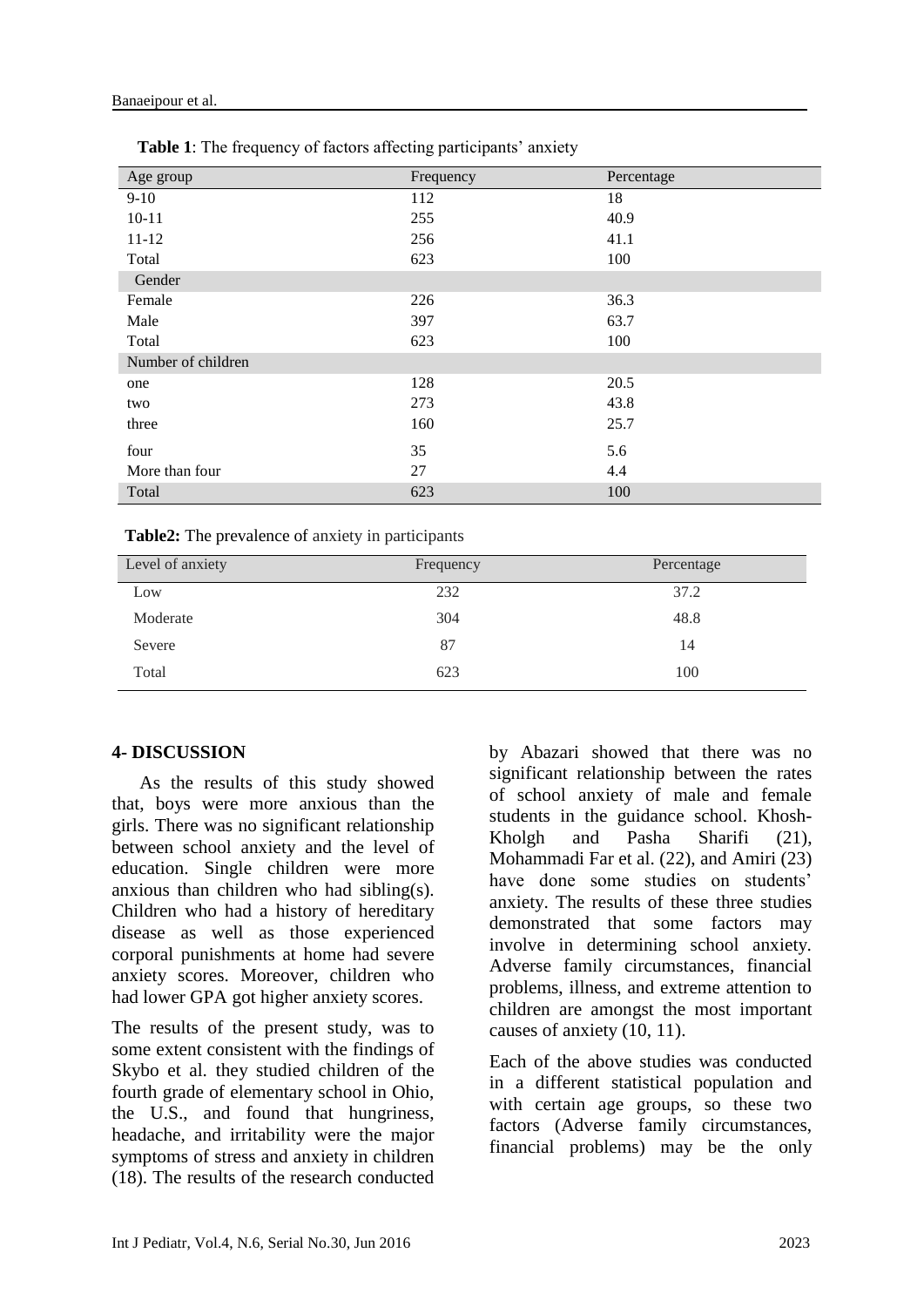reasons for the difference in the findings of abovementioned studies.

### **4-1. Limitations of the study**

 In this study, in order to identify students with school anxiety only questionnaire was used and no clinical interview was done. Therefore, it is recommended to use other methods such as the structured diagnostic interview in the future studies for screening and identifying students with school anxiety, so that the results of the research might not be affected by the questionnaire sensitivity towards the incorrect recognition of students with school anxiety. Moreover, further studies with larger sample size are recommended for better identification of factors influencing anxiety.

# **5. CONCLUSION**

The results showed that distraction technique had a good effect on the intensity of pain in children. Given the need for pain control and its effects on the course of treatment, further studies are needed to be done. The prevalence of anxiety in boys was slightly more than girls. Single children, children who had a history of hereditary diseases, school truancy, or corporal punishment at home got higher anxiety scores. The results of present study and other studies indicated that health instructors and school nurses should be able to detect the signs of anxiety in children and to provide the necessary facilities for the prevention and control of anxiety in school-age children. It seems that in addition to educational changes, familiarizing families with the proper upbringing methods and identifying factors causing anxiety in children can lead to the decrease of stress and anxiety in children which requires culture promotion as well as parents' and authorities' cooperation.

# **6- CONFLICT OF INTEREST:** None.

# **7- REFERENCES**

1. Karami M, Dashtbozorgi B, Rostami SH. Effect of stimulation of the Sensorymotor fear and anxiety of hospitalized children of school age. [Dissertation]. [Ahwaz, Iran]: Jundishapour University-Branch, Nursing and Midwifery College; 2007.12 p. [In Persian].

2. Miladinia M, Fakharzadeh L, Zarea K, Mousavi Nouri E. Anxiety Control in the Iranian Children with Chronic Leukemia: Use of a Non-drug Method. Internationa Journal of Pediatrics 2016;4(1):1225–30.

3. Statistical Center of Iran. National Statistical Yearbook. Available at:

### http://www.amar.org.ir/Default.aspx? tabid=1603.Accessed 0 Jan 2015.

4. Shafie M, Hakiym A, Bosak najad S. Effectiveness of storytelling on anxiety in hospitalized in children. [Dissertation]. [Ahwaz, Iran]: Jundishapour University-Branch, Nursing and Midwifery College; 2013.16 p. [In Persian].

5. Alkozei A, Cooper P. Emotional reasoning and anxiety sensitivity: Associations with social anxiety disorder in childhood. Journal of Affective Disorders 2014; 152-154:219-28.

6. Rostami S, Naseri M, Dashtbozorgi B, Zarea K, Riaahi Qhahfarrokhi K, Haghighizadeh MH. Effects of Group Training on Depression and Anxiety among Patients with Type I Diabetes: a Randomized Clinical<br>Trial International Journal of Pediatrics Trial. International Journal of 2016;4(5):1777–86.

7. Waszczuk M, Zavos H. Genetic and environmental influences on relationship between anxiety sensitivity and anxiety subscales in children. Journal of Anxiety Disorders 2013; 27:475-84.

8. Eshaghie Firoozabady E, Kamali Zarch M, Afshani SA, Halvani A. The Prevalence of Sleep disorders and Their Relationship with Anxiety and Behavioral Problems in Second Primary School